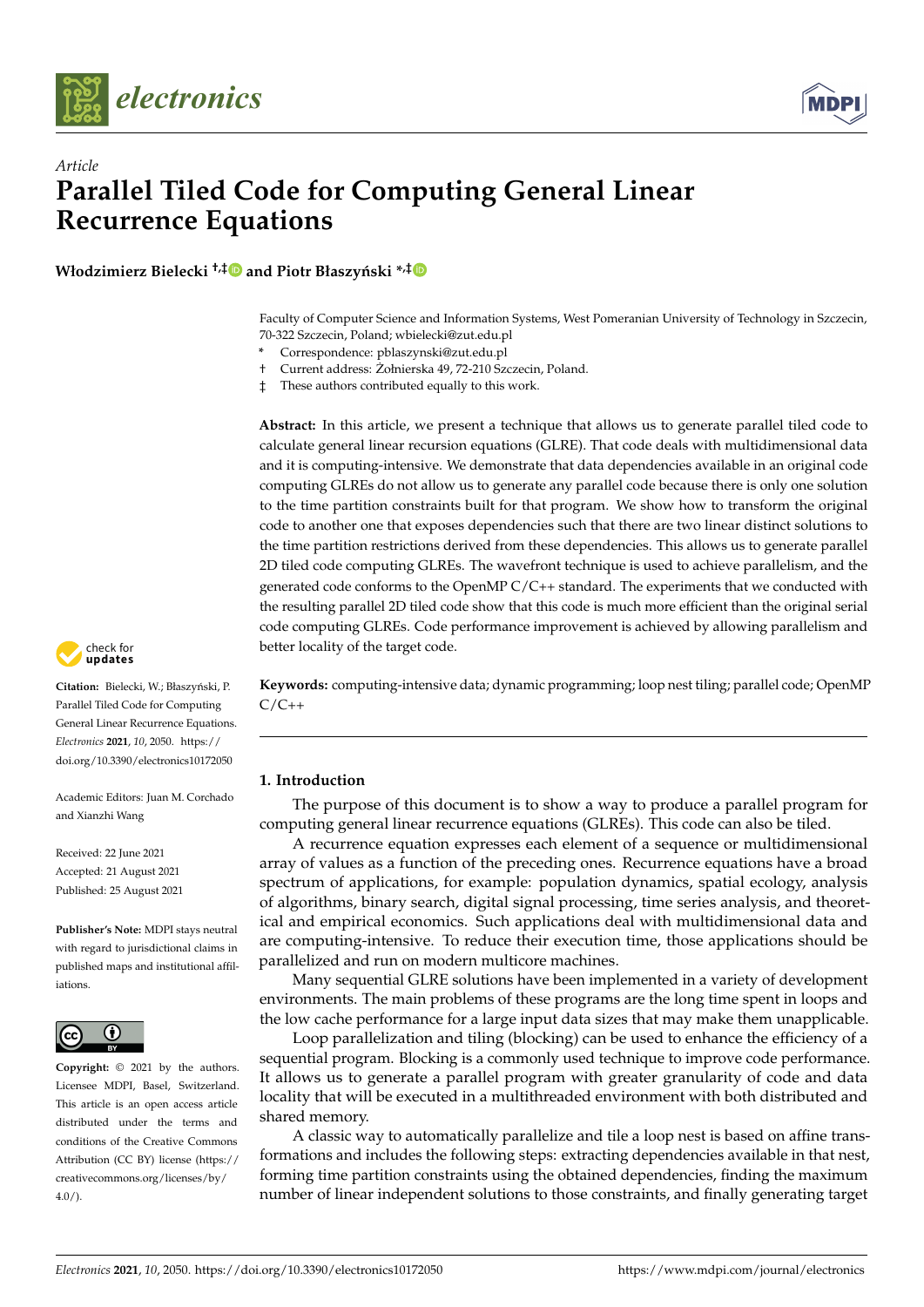code [\[1](#page-12-0)[,2\]](#page-12-1). If the number of linear independent solutions to those constraints is two or more, then tiled parallel code can be generated [\[1,](#page-12-0)[2\]](#page-12-1).

In this paper, we examine the loop nest in the C language presented in Listing [1,](#page-1-0) which computes GLREs. That code is taken from <https://www.netlib.org/benchmark/livermorec> (accessed on 24 August 2021).

Listing 1: Original loop nest computing GLREs.

```
1 for ( l=1 ; l<=loop ; l++ ) {
2 for (i=1 ; i \le n ; i++)3 for ( k=0 ; k< i ; k++ ) {
4 w[i] += b[k][i] * w[(i-k) - 1];
5 }
6 }
7 }
```
In Section [2,](#page-1-1) we demonstrate that there exists a single solution to the time partition constraints for the program in Listing [1;](#page-1-0) hence, direct parallelization and tiling of the program is not feasible using affine transformations.

Our proposal is to modify the code in Listing [1](#page-1-0) to another one whose dependencies allow us to form time partition constraints for which there exist two linear independent solutions that allow us to generate parallel 2D tiled code.

The main contributions of the article are as follows.

- Proposal to convert the code from Listing [1](#page-1-0) to another sequential code allowing the generation of parallel 2D tiled code computing GLREs.
- Demonstration of GLRE computation with parallel 2D tiled code.
- Comparison of the target code performance with that of the original one presented in Listing [1.](#page-1-0)

The rest of this article is organized as follows. In Section [2,](#page-1-1) we provide background on dependency analysis and parallel code generation. In Section [3,](#page-2-0) we show how to generate GLREs with the parallel 2D tiled program. In Section [4,](#page-7-0) we analyze similar work of parallel code generation for comparable cases. In Section [5,](#page-8-0) we discuss the results of the experiments performed. Conclusions of the work are presented in Section [6.](#page-12-2)

### <span id="page-1-1"></span>**2. Background**

Generating serial tiled code allows for significant improvements in data locality that results in improved program performance. Generating parallel tiled code lets on additional increasing code performance due to running such a code by means of multiple threads on many cores.

To our best knowledge, there is no technique allowing us to generate any tiled code examined in this paper and presented in Listing [1.](#page-1-0) All known techniques based on affine transformations and/or transitive closure of dependence graphs [\[1](#page-12-0)[,2\]](#page-12-1) are unable to generate any tiled code (serial and/or parallel) for the code in Listing [1.](#page-1-0) Those techniques are within the class of reordering transformations. They do not introduce any additional computations to generated target code in comparison with an original code; they only reorder iterations of the original code allowing for tiling and/or parallelism.

The other known techniques, for example,  $[3,4]$  $[3,4]$ , that are not within reordering transformations allow us to parallelize and tile code similar to some extent to the code in Listing [1](#page-1-0) but not exactly the same. All of those techniques introduce additional computations to generated target code in comparison with those in an original one. That prevents achieving the maximal target code performance.

Thus, there is the need to develop techniques belonging to the class of reordering transformations to tile and/or parallelize the code presented in Listing [1,](#page-1-0) allowing for generating code that does not include any additional computations in comparison with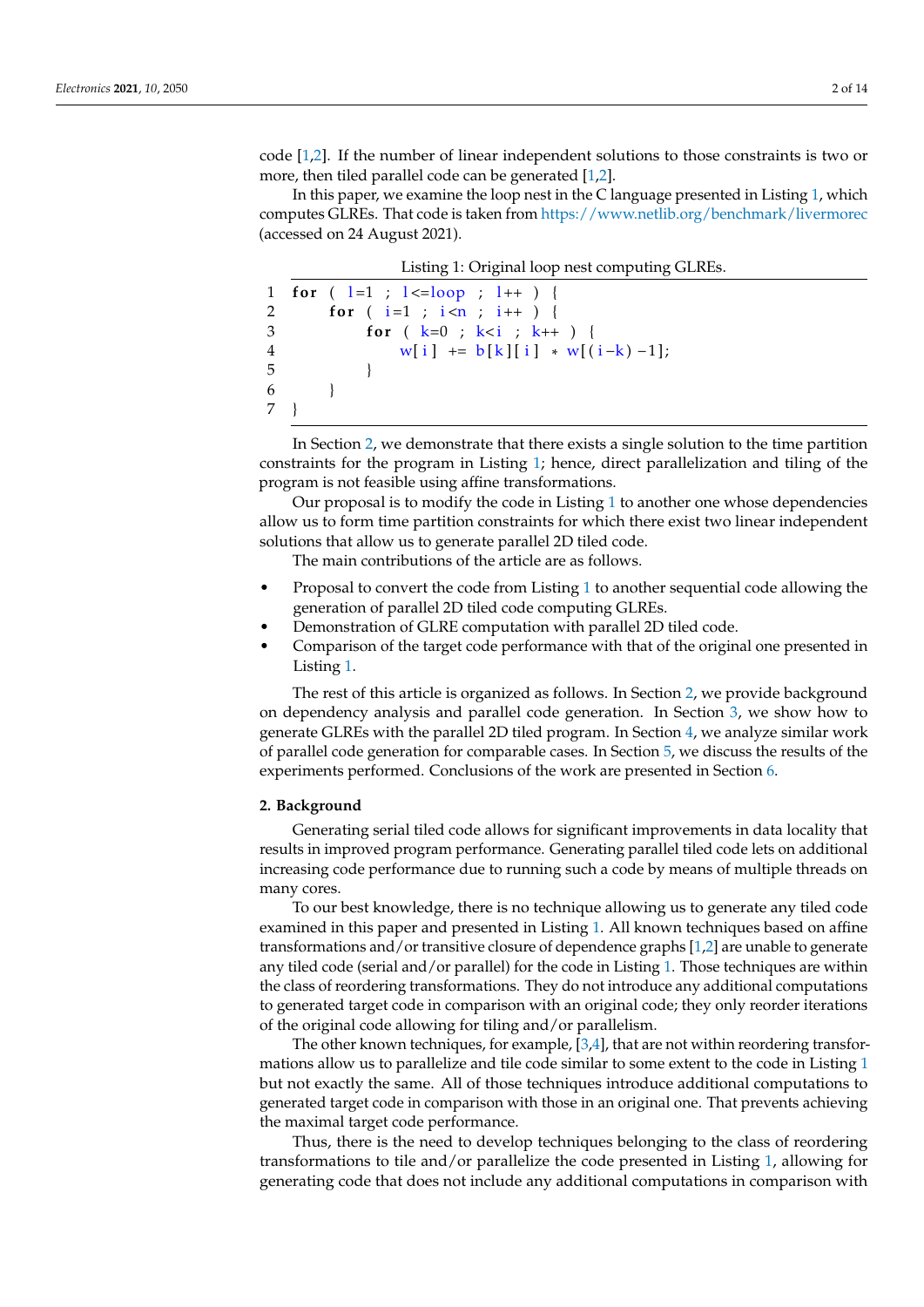those of an original one. In this paper, we present an approach to resolving this challenge, allowing for generation of parallel tiled code.

In the loop nest, we can find dependencies between instruction instances in the iteration space of that loop nest—the collection of all statements executed inside that loop nest. A dependence is a situation when two instruction instances access the same location in memory and at least one of those accesses is a write. Each dependence is represented with its source and destination but only if the source is executed before the destination. Most commonly, dependencies are expressed by relations that map dependency sources to dependency destinations. Dependence sources and destinations are represented with iteration vectors. The notation of such a relation is the following.

 $R := [PARAMS] \rightarrow \{[input tuple] \rightarrow [output tuple] \mid constants\},\$ where [*PARAMS*] is the list of relation parameters, [*input tuple*] represents dependence sources, [*output tuple*] represents dependence destinations, and *constraints* are the constraints—a system of affine equalities and inequalities on parameters and tuple variables.

In the case of dependencies when the dimensions of the left and right tuples of the relation are the same, the distance vector is the difference between the iteration vector of a dependence target and the iteration vector of the corresponding dependence source.

A dependence vector is uniform if all its elements are constants.

To extract dependencies present in the loop nest, we use the polyhedral model, which is returned by PET [\[5\]](#page-12-5), and we use the iscc calculator [\[6\]](#page-12-6), which performs calculations on polyhedral sets and relations [\[7\]](#page-12-7). The iscc is an interactive interface to the PET library and barvinok library that will let you count points in polytopes. Barvinok is available online at <https://repo.or.cz/barvinok.git> (accessed on 24 August 2021). We also used the iscc calculator to calculate distance vectors and generate target code.

To parallelize and tile the loop nest, a time partitioning constraint should be created [\[1\]](#page-12-0) that states that if iteration *I* of statement *S*1 depends on iteration *J* of statement *S*2, then *I* must be assigned to a time partition that is executed no earlier than the partition containing *J*, i.e., schedule(*I*)  $\leq$  schedule(*J*), where schedule(*I*) and schedule(*J*) denote the discrete execution time of iterations *I* and *J*, respectively.

Linear independent solutions to time partition constraints are needed to create schedules for each occurence of a single instruction of the loop nest allowing for parallelization and tiling of code. The schedule defines a strict partial order, i.e., an irreflexive and transitive relation on the statement instances that determines the order in which they are or should be executed. Details of use of linear independent schedules for generating parallel tiled code can be found in a number of articles, for example, in article [\[2\]](#page-12-1).

We should extract as many linear independent solutions to time partition constraints as possible. The degrees of parallelism of the target code and the dimension of the tile are higher when more independent solutions are extracted [\[1\]](#page-12-0). When there is a single solution to the time partition constraints, parallelization and tiling of the corresponding loop nest using affine transformations is not possible [\[1\]](#page-12-0).

#### <span id="page-2-0"></span>**3. Methods. Parallel Tiled Code Generation**

Using PET and the iscc calculator, we extract dependencies available in the code in Listing [1;](#page-1-0) they are presented with the following relation.

 $R := (loop, n) \rightarrow \{ (l, i, k) \rightarrow (l', i, k') \mid l > 0 \land i < n \land 0 \le k < i \land l < l' \le loop \land 0 \le k$  $k' < i$  }  $\cup$  (*loop*, *n*)  $\rightarrow$  {  $(l, i, k)$   $\rightarrow$   $(l', -1 + i - k, k')$  |  $l > 0 \land i < n \land k \ge 0 \land l < l' \le$  $loop \land 0 \le k' \le -2 + i - k$  }  $\cup (loop, n) \rightarrow \{(l, i, k) \rightarrow (l', i', -1 - i + i') \mid l > 0 \land 0 \le k'$  $k < i$   $\land$   $l \leq l' \leq$  loop  $\land$   $i < i' < n$   $\}$   $\cup$  (loop,  $n) \rightarrow$   $\{$   $(l, i, k) \rightarrow$   $(l, i, k') \mid 0 < l \leq$  loop  $\land$   $i <$  $n \wedge k \geq 0 \wedge k < k' < i$ 

where *R* is the relation name; *loop* and *n* are parameters; ∪ is the union operation of sets (relation *R* is composed as the set union of simpler relations); the tuple before the sign  $\rightarrow$ of each simpler relation is the left tuple of this relation, for example, for the first simpler relation, the left tuple is presented with variables  $(l, i, k)$ ; the tuple after the sign  $\rightarrow$  of each simpler relation is the right tuple of this relation, for example, for the first simpler relation,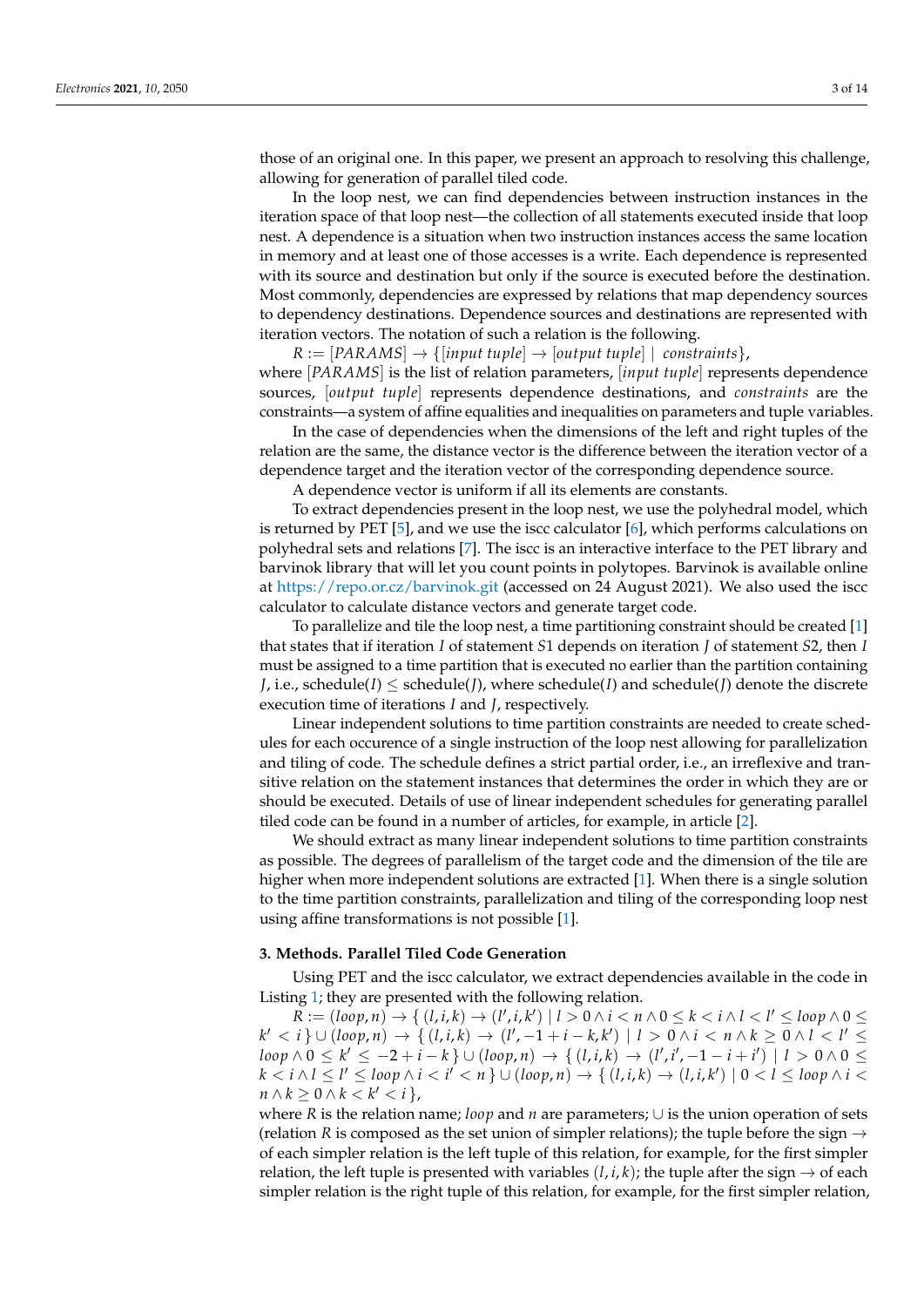the right tuple is presented with variables  $(l', i, k')$ ; the expressions after the sign | are the constraints of each simpler relation, each constraint is represented with the conjunctions of inequalities built on tuple variables and parameters; and ∧ is the logical AND operator.

The left tuple of each simpler relation represents dependence sources, whereas the right represents dependence destinations.

Applying the *deltas* operator of the iscc calculator to relation *R*, we obtain the three distance vectors presented with set *D* below.

$$
D := (loop, n) \to \{ (l, i, k) \mid 0 \le l < loop \land ((l > 0 \land i < 0 \land i < k < n + 2i) \lor (l < 0 \land i < k < n + 2i) \land (l < 0 \land i < k < n + 2i) \land (l < 0 \land i < k < n + 2i) \}
$$

$$
(i > 0 \land -n + 2i < k < i)) \} \cup
$$

(*loop*, *n*) → { (0, 0, *k*) | *loop* > 0 ∧ 0 < *k* ≤ −2 + *n* } ∪

$$
(loop, n) \rightarrow \{ (l, 0, k) \mid 0 < l < loop \land 2 - n \leq k \leq -2 + n \}.
$$

where the notations used are the same as for relation *R* above except from the set is represented with a single tuple.

Each conjunct in the set above represents a particular distance vector.

Taking into account the constraints of those distance vectors, we simplify them to the following form.

$$
D := \{ (a_1, a_2, a_3) \mid a_1 \ge 0 \land -\infty \le a_2 \le \infty \land -\infty \le a_3 \le \infty; (0, 0, b_3) \mid b_3 > 0; \}
$$

 $(c_1, 0, c_3) | c_1 > 0 \land -\infty \leq c_3 \leq \infty$ .

The time partition constraints created from the resulting distance vectors according to article [\[1\]](#page-12-0) are as follows.

<span id="page-3-0"></span>
$$
h_1 * a_1 + h_2 * a_2 + h_3 * a_3 \ge 0,
$$
\n<sup>(1)</sup>

<span id="page-3-1"></span>
$$
h_3 * b_3 \geq 0,\tag{2}
$$

<span id="page-3-2"></span>
$$
h_1 * c_1 + h_3 * c_3 \ge 0,\t\t(3)
$$

where  $h_1$ ,  $h_2$ ,  $h_3$  are the unknowns.

Taking into consideration that  $-\infty \le a_2 \le \infty$ ,  $-\infty \le a_3 \le \infty$ ,  $-\infty \le c_3 \le \infty$ , we can suppose that to satisfy all the above constraints,  $h_2$  and  $h_3$  should be 0, i.e.,  $h_2 = h_3 = 0$ . Thus, the above constraints can be rewritten as follows.

$$
h_1 * a_1 \geq 0,\tag{4}
$$

$$
h_1 * c_1 \geq 0. \tag{5}
$$

Hence, we may cease that there exists a single solution to constraints [\(1\)](#page-3-0), [\(2\)](#page-3-1), and [\(3\)](#page-3-2), namely  $(1,0,0)^T$  $(1,0,0)^T$  $(1,0,0)^T$ . This means that all the three loops in the code in Listing 1 cannot be parallelized and tiled by means of affine transformations.

Next, we try to parallelize and tile only two inner loops *i* and *k* in the loop nest in Listing [1.](#page-1-0) For this purpose, we make the outermost loop *l* to be serial and extract dependencies for inner loops *i* and *k* described with the relation below.

 $R := (n) \rightarrow \{ (i,k) \rightarrow (i,k') \mid i < n \land k \ge 0 \land k < k' < i \} \cup n \rightarrow \{ (i,k) \rightarrow 0 \}$  $(i', -1 - i + i') \mid 0 \leq k < i \wedge i < i' < n$ 

Applying the *deltas* operator of the iscc calculator to relation *R*, we obtain the two distance vectors presented with set *D* below.

*D* :=  $(n)$  →  $\{(i,k) | i > 0 \land -n + 2i < k < i\}$  ∪

$$
(n) \to \{ (0,k) \mid 0 < k \leq -2 + n \}.
$$

Next, we simplify the representation of the distance vectors above to the form.

$$
D := \{ (a_1, a_2) \mid a_1 > 0 \land -\infty \le a_2 \le \infty \}
$$

$$
(0,b_2) | b_2 > 0 \}.
$$

The time partition constraints formed on the basis of the distance vectors above are the following.

<span id="page-3-3"></span>
$$
h_1 * a_1 + h_2 * a_2 \geq 0,
$$
\n<sup>(6)</sup>

<span id="page-3-4"></span>
$$
h_2 * b_2 \geq 0,\tag{7}
$$

where  $h_1$ ,  $h_2$  are the unknowns.

Taking into consideration that  $-\infty \le a_2 \le \infty$ , we can deduce that to satisfy constraints (6) and (7),  $h_2$  should be 0, i.e.,  $h_2 = 0$ .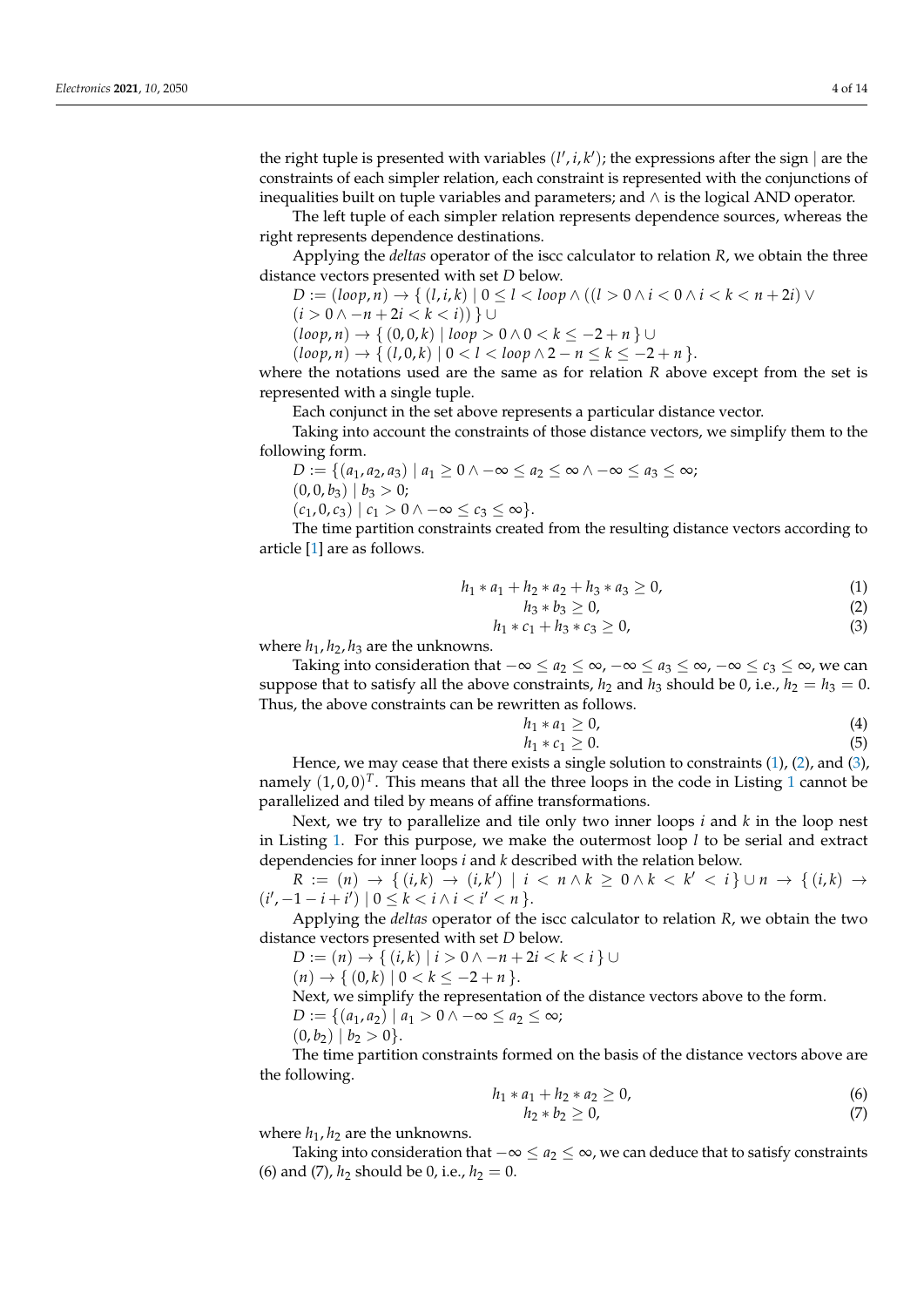So, there exists a single solution to constraints [\(6\)](#page-3-3) and [\(7\)](#page-3-4), namely  $(1,0)^T$ , and we conclude that provided the outermost loop *l* is serial, the two inner loops *i* and *k* cannot be parallelized and tiled by means of affine transformations.

To cope with that problem, we transform the code in Listing [1](#page-1-0) to improve dependence properties. With this goal, we apply the following schedule to each iteration of the code in Listing [1:](#page-1-0)

 $(l, i, k)^{T} \to (l, t = i - k)^{T}$ .

This schedule implies that each iteration of the code in Listing [1,](#page-1-0) represented with iteration vector  $(l, i, k)^T$ , is mapped to the two-dimensional time  $(l, t = i - k)^T$ . It means that iterations of loop *l* should be executed serially, while for a given value of iterator *l*, iteration  $(i, k)^T$  should be executed at time  $t = i - k$ . This time guarantees that each iteration  $(i,k)^T$  is executed when all its operands are ready. To justify that fact, let us noting that for iteration  $(i, k)^T$ , operand  $b[k][i]$  is input data; hence, its value is ready at time 0, and operand  $w[(i - k) - 1]$  is ready at time  $(i - k) - 1$  when an actual value of this operand is already calculated and written in memory. Thus, iteration  $(i, k)^T$  can be executed at time  $t = i - k$ , i.e., at time, which is one more than the time when operand  $w[(i - k) - 1]$  is ready.

In other words, the schedule above is based on data flow software paradigm [\[8\]](#page-13-0).

To generate target serial code, we form the following relation, which maps each statement instance within the iteration space of the code in Listing [1](#page-1-0) to the two-dimensional schedule below.

 $CODE := (loop, n) \rightarrow \{ (l, i, k) \rightarrow (l, t = i - k) \mid loop > 0 \land 0 < l \le loop \land 0 < i <$  $n \wedge 0 \leq k \leq i$ ,

where the constraints

 $loop > 0 \land 0 < l < loop \land 0 < i < n \land 0 < k < i$ 

define the iteration space of the code in Listing [1.](#page-1-0) Applying the *iscc* codegen operator to the relation above, we get the pseudocode shown in Listing [2.](#page-4-0)

Listing 2: Target serial pseudocode.

```
1
2 for (int counter = 1; counter \leq loop; counter \neq 1)
3 for (int var1 = 1; var1 < n; var1 += 1)
4 for (int var2 = var1; var2 < n; var2 += 1)
5 ( counter, var2, -var1 + var2); //pseudostatement
```
We transform the pseudocode code in Listing [2](#page-4-0) to C code, taking into account that in that pseudocode, variables *counter*, *var*1, and *var*2 correspond to variables *l*, *t*, and *i*, respectively, in the tuple of set *CODE*; the second variable *var*2 in the pseudostatement relates to variable *i*, while the third expression −*var*1 + *var*2 corresponds to variable *k* in the tuple of set *CODE*. Thus, we replace the pseudostatement in the code in Listing [2](#page-4-0) with the statement

 $w[i] + = b[k][i] * w[(i - k) - 1];$ 

from Listing [1](#page-1-0) changing variables *i* and *k* with variable *var*2 and the expression −*var*1 + *var*2, respectively. As a result, we obtain the compilable program fragment presented in Listing [3.](#page-4-1)

Listing 3: Target sequential compilable program fragment.

```
1 for (int counter = 1; counter \leq loop; counter \neq 1)
2 for (int var1 = 1; var1 < n; var1 += 1)
3 for (int var2 = var1; var2 < n; var2 += 1)
4 w[var2] += b[-var1 + var2][var2] * w[(var2 - (-var1 +var2)) – 1];
```
The target serial code in Listing [3](#page-4-1) is in the scope of reordered transformations. It performs the same computations as those performed with the initial code in Listing [1](#page-1-0) but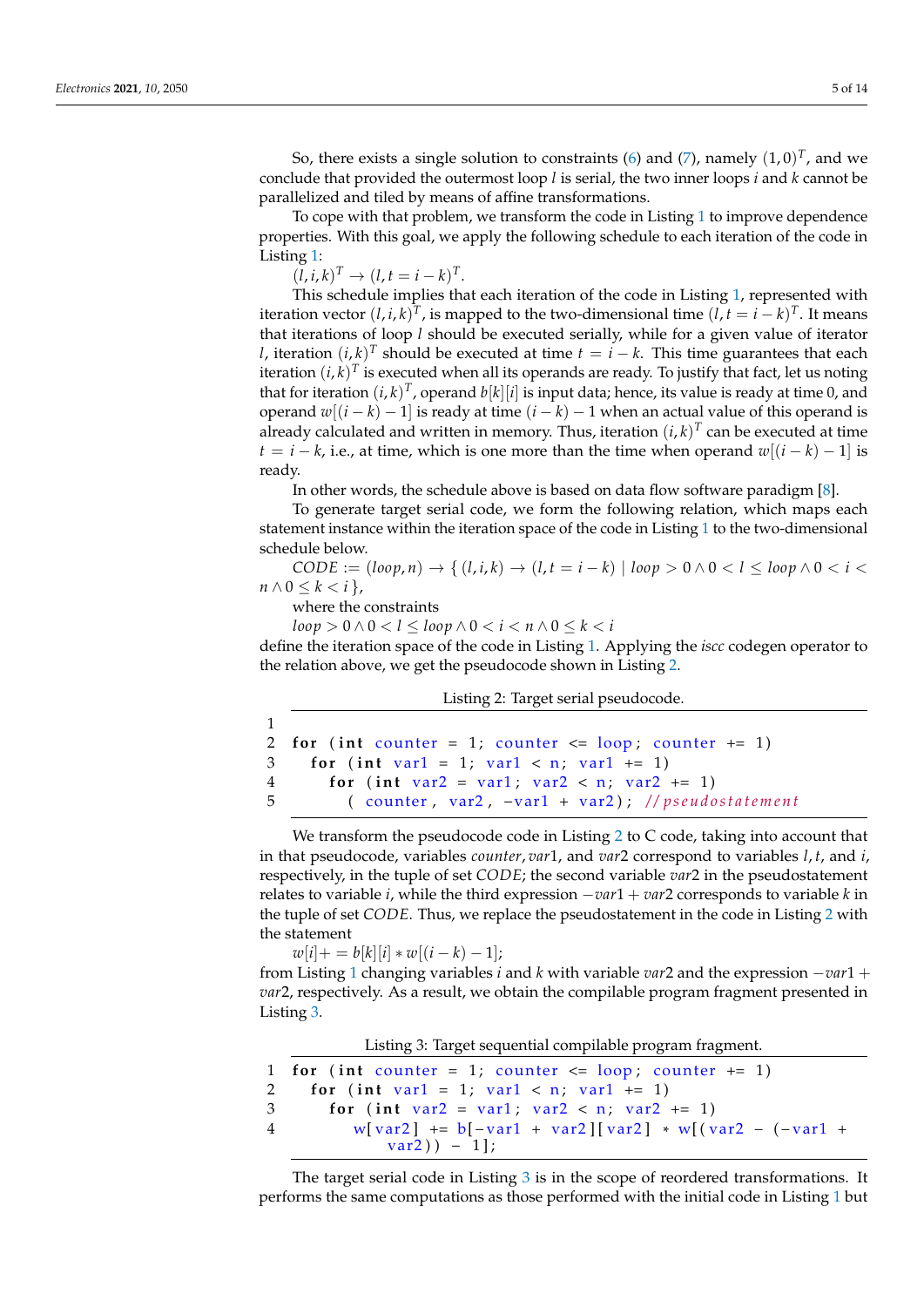in a different order. It is well-known that a reordered transformation of a code is correct if it executes the same computations as those executed with the initial one (1) and respects all the dependencies that appear in that code  $(2)$  [\[1\]](#page-12-0). The transformed code is correct as it performs the same computations as those executed with the initial one (1) and it respects all the dependencies available in the initial one as explained below (2).

There exist three kinds of dependencies in the code presented in Listing [3:](#page-4-1) data flow dependencies (some statement instance first generates a result, then that result is used with another statement instance, those instances belong to different time units represented with the value of iterator counter), antidependencies (some statement instance first reads a result, then that result is updated with another statement instance, and output dependencies (two statement instances write their results to the same memory location).

Data flow dependencies are respected due to the fact that in the target code, the execution of a statement instance being the target of each data dependence starts only when all the arguments (data) of this operation are prepared, i.e., the processing of all the instruction instances generating these arguments has already finished, and the operand values are stored in the shared part of memory. This is guaranteed because the source of each data dependence is executed at a time unit defined with the value of iterator counter that is less than the one when the corresponding target is executed.

Anti- and output dependencies are honored due to the lexicographical order of the execution of dependent statement instances within each time partition represented with the value of iterator var1.

We also experimentally confirmed that the both loop nests presented in Listing [1](#page-1-0) and Listing [3](#page-4-1) generate correct results. The experiments used for input data prepared deterministically and randomly.

Dependencies available in the code in Listing [3](#page-4-1) are represented with the following relation.

 $R := (loop, n) \rightarrow \{ (counter, var1, var2) \rightarrow (counter', 1 + var2, var2') \mid counter >$ 0∧ *var*1 > 0∧ *var*2 ≥ *var*1∧ *counter* ≤ *counter*<sup>0</sup> ≤ *loop* ∧ *var*2 < *var*2 <sup>0</sup> < *n* } ∪ (*loop*, *n*) →  $\{$  (*counter*, *var*1, *var*2)  $\rightarrow$  (*counter*<sup> $\prime$ </sup>, *var*1<sup> $\prime$ </sup>, *var*2) | *counter* > 0  $\land$  *var*1 > 0  $\land$  *var*1  $\leq$  *var*2 <  $n \wedge counter < counter' \leq loop \wedge 0 < var1' \leq var2$  }  $\cup (loop, n) \rightarrow$  { (counter,  $var1, var2) \rightarrow$  $(counter', var1', -1 + var1)$  | *counter* >  $0 \wedge var1 \leq var2 < n \wedge counter < counter' \leq$  $loop \wedge 0 < var1' < var1$  }  $\cup$   $(loop, n) \rightarrow$  {  $(counter, var1, var2) \rightarrow (counter, var1', var2)$  | 0 < *counter* ≤ *loop* ∧ *var*1 > 0 ∧ *var*2 < *n* ∧ *var*1 < *var*1 <sup>0</sup> ≤ *var*2 },

where *loop* and *n* are parameters.

Applying the *deltas* operator of the iscc calculator to relation *R*, we obtain the three distance vectors presented below.

 $D := (loop, n) \rightarrow \{ (counter, var1, var2) | 0 \leq counter \leq loop \land ((var1 > 0 \land 0 <$ *var*2 < *n* − *var*1) ∨

(*counter* > 0 ∧ *var*1 < 0 ∧ −*n* − *var*1 < *var*2 < 0)) } ∪

(*loop*, *n*) → { (0, *var*1, 0) | *loop* > 0 ∧ 0 < *var*1 ≤ −2 + *n* } ∪

 $(log(p, n) \rightarrow { (counter, var1, 0) | 0 < counter < loop>12 - n \le var1 \le -2 + n }.$ 

Taking into account the constraints of those distance vectors, we simplify their representation to the following form.

*D* := { $(a_1, a_2, a_3) | a_1 ≥ 0 ∧ -∞ ≤ a_2 ≤ ∞ ∧ -∞ ≤ a_3 ≤ ∞;$  $(0, b_2, 0) | b_2 > 0;$ 

 $(c_1, c_2, 0) | c_1 > 0 \land -\infty \leq c_2 \leq \infty$ .

The time partition constraints constructed according to article [\[1\]](#page-12-0) are as follows.

<span id="page-5-0"></span>
$$
h_1 * a_1 + h_2 * a_2 + h_3 * a_3 \ge 0,
$$
\n(8)

<span id="page-5-1"></span>
$$
h_2 * b_2 \ge 0,\tag{9}
$$

<span id="page-5-2"></span>
$$
n_1 * c_1 + n_2 * c_2 \geq 0, \tag{10}
$$

where  $h_1$ ,  $h_2$ ,  $h_3$  are the unknowns.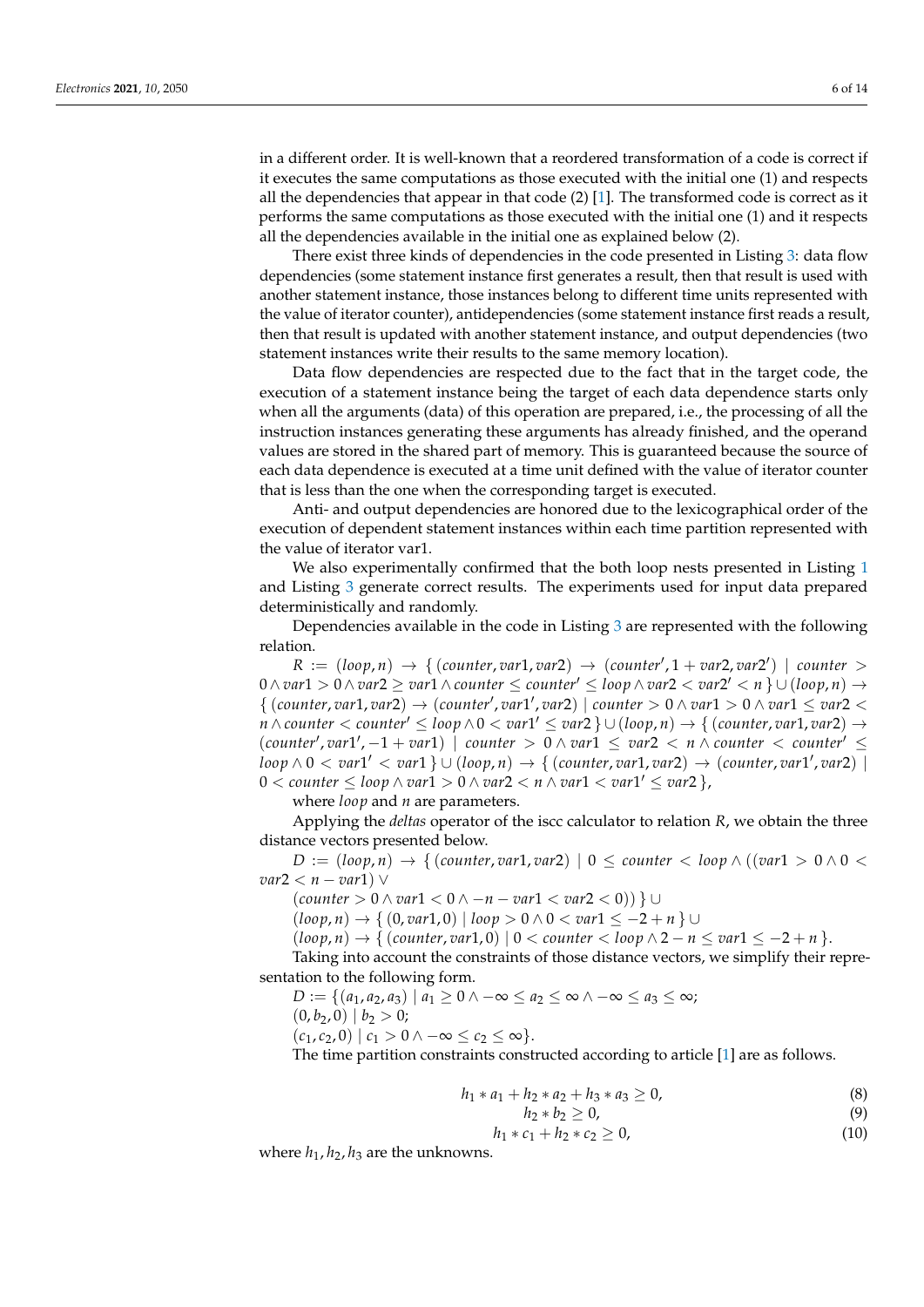Taking into account that  $-\infty \le a_2 \le \infty$ ,  $-\infty \le a_3 \le \infty$ ,  $-\infty \le c_2 \le \infty$ , we can deduce that  $h_2$  and  $h_3$  should be 0, i.e.,  $h_2 = h_3 = 0$  for the constraints [\(8\)](#page-5-0), [\(9\)](#page-5-1), and [\(10\)](#page-5-2) to be compatible. Therefore, these constraints can be written with the following formulas.

$$
h_1 * a_1 \geq 0,\tag{11}
$$

$$
h_1 * c_1 \geq 0. \tag{12}
$$

Thus, we may conclude that there exists a single solution to constraints  $(8)$ ,  $(9)$ , and  $(10)$ , namely  $(1, 0, 0)^T$ . This means that all thee loops in the code in Listing [3](#page-4-1) cannot be parallelized and tiled by means of affine transformations.

Next, we try to parallelize and tile only two inner loops *var*1 and *var*2 in the loop nest presented in Listing [3.](#page-4-1) For this purpose, we make the outermost loop *counter* to be serial and extract dependencies for inner loops *var*1 and *var*2. They are expressed with the relation below.

 $R := (n) \rightarrow \{ (var1, var2) \rightarrow (1 + var2, var2') \mid var1 > 0 \land var2 \ge var1 \land var2 < \emptyset$  $var2' < n$  }  $\cup$  *n*  $\rightarrow$  {  $(var1, var2)$   $\rightarrow$   $(var1', var2)$  |  $var1 > 0$   $\land var2 < n$   $\land var1 < var1' \leq$ *var*2 }.

Applying the *deltas* operator of the iscc calculator to relation *R*, we obtain the two distance vectors presented below.

*D* :=  $(n)$  → {  $(var1, var2)$  |  $var1 > 0$  ∧ 0 <  $var2 < n - var1$  } ∪

 $n \to \{ (var1, 0) \mid 0 < var1 \leq -2 + n \}.$ 

After the simplification of the representation of the distance vector above, we obtain the following vectors.

$$
D := \{ (a_1, a_2) \mid a_1 > 0 \land a_2 > 0; (b_1, a_2) \mid b_1 > 0 \}
$$

 $(b1, 0) | b_1 > 0$ 

The time partition constraints created from the distance vectors above are the following:

$$
h_1 * a_1 + h_2 * a_2 \ge 0,\tag{13}
$$

$$
h_1 * b_1 \geq 0,\tag{14}
$$

where  $h_1$ ,  $h_2$  are the unknowns. There are two linear independent solutions to the constraints above:  $(1,0)^T$  and  $(0,1)^T$ . Applying those solutions, we are able to parallelize and tile the two inner loops of the code in Listing [3](#page-4-1) using the technique presented in paper [\[2\]](#page-12-1).

The target parallel tiled code presented by means of the OpenMP C/C++ API is shown in Listing [4.](#page-6-0) It is generated for the best tile size equal to  $24 \times 54$ ; choosing the best tile size is explained in Section [5.](#page-8-0)

Listing 4: Transformed parallel loop nest.

<span id="page-6-0"></span>1 2 **#define** min(lhs, rhs) ((lhs) < (rhs) ? (lhs) : (rhs)) 3 **#define** max(lhs, rhs) ((lhs) > (rhs) ? (lhs) : (rhs)) 4 **#define** floord (val,d) (((val)<0) ? –((-(val)+(d)-1)/(d)) : (  $val) / (d)$ 5 **#define** ceild (val,d) ceil (((**double**)(val))/((**double**)(d))) 6 7 **for** (int i $0 = 1$ ; i $0 \le \log$ ; i $0 + 1 = 1$ ) { 8 **for** ( **int** w0 = 0; w0 <= floord  $(26*n-26, 675)$ ; w0+=1) {<br>9 **thrasma** omn parallel **for** 9 #pragma omp p a r a l l e l **f o r** 10 **for** (int  $h0 = max(0, w0 - (n + 49) / 50 + 1)$ ;  $h0 \leq min($  $n - 1$  / 54, (25 \* w0 + 24) / 52);  $h0$  += 1) { 11 **for** (**int** i1 =  $max(1, 54 * h0)$ ; i1 <=  $min(min(n - 1, 50 * h0))$  $w0 - 50 * h0 + 49$ ,  $54 * h0 + 53$ ; i1 += 1) { 12 **for** (**int** i 2 = max(50 \* w0 − 50 \* h0, i1), i 2 <= min(  $n - 1$ ,  $50 * w0 - 50 * h0 + 49$ ; i2 += 1) { 13  $w[i2]$  +=  $(b[-i1 + i2][i2] * w[i1 - 1])$ ; 14 } 15 }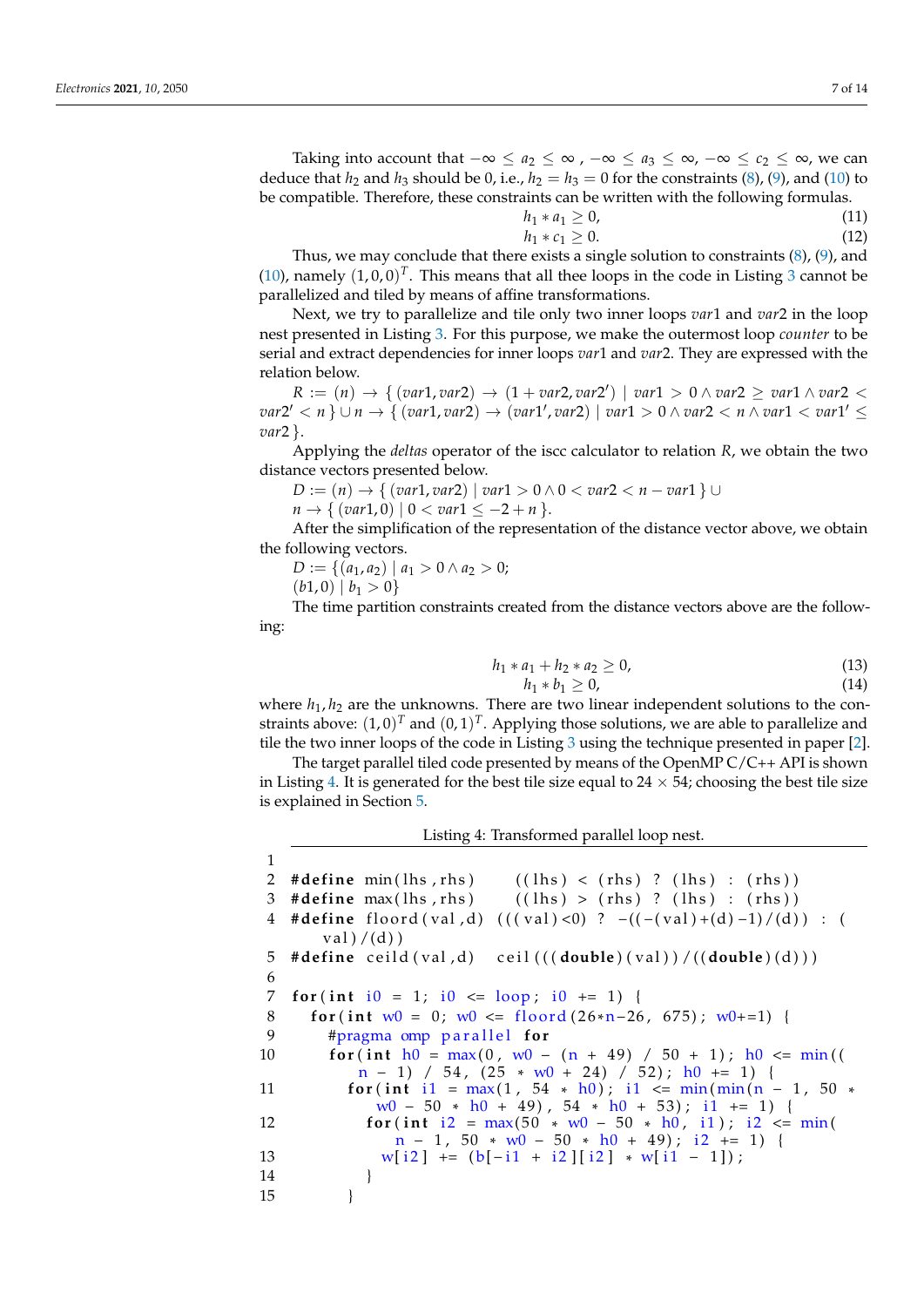16 } 17 } 18 }

In that code, outermost loop *i*0 is serial nontiled, and loops *w*0 and *h*0 enumerate tile identifiers, while loops *i*1 and *i*2 enumerate iterations within each tile. Parallelism is extracted with the wavefront technique [\[2\]](#page-12-1) and presented with the OpenMP directive #*pragma omp parallel f or* inserted before loop *h*0 that means that this loop is parallel.

#### <span id="page-7-0"></span>**4. Related Work**

Related techniques can be divided into the following two classes: the class of reordering transformations and the one of nonreordering transformations. There are numerous publications concerned with both of the classes. Approaches based on affine transformations [\[1,](#page-12-0)[2,](#page-12-1)[9–](#page-13-1)[11\]](#page-13-2) and those based on the transitive closure of dependence graphs [\[12–](#page-13-3)[16\]](#page-13-4) belong to reordering transformations. Reordering techniques are code-independent and are used in optimizing compilers, for example [\[17](#page-13-5)[–19\]](#page-13-6), which automatically generate optimized target code for source code.

Nonreordering transformations are code-dependent, i.e., for a given code, a transformation is fulfilled manually. The following publications within nonreordering transformations concern the problem similar to that implemented with the code in Listing [1](#page-1-0) but not exactly the same problem [\[3](#page-12-3)[,4](#page-12-4)[,8,](#page-13-0)[20–](#page-13-7)[26\]](#page-13-8).

Both classes allow for generating the target program that is semantically identical to the original one. However, there are the following differences in target code generated using techniques of those classes.

Reordering transformations do not introduce any additional computations to generated target code in comparison with those of original code; they only reorder loop nest iterations of the original code allowing for tiling and/or parallelism. They are codeindependent and are aimed at automatic code generation.

Nonreordering transformations allow us to parallelize and tile code similar to some extent to the code in Listing [1](#page-1-0) but not exactly the same. All of those techniques introduce additional computations to generated target code in comparison with those in the original code. That increases the computational complexity of the algorithm and prevents achieving the maximal target code performance, and it is the main drawback in comparison with reordering transformations.

Each technique is manually created for the code that should be optimized. Adapting such a technique even to a slightly different problem can require additional work that can be time-consuming and not always possible.

After an extensive analysis of many nonreordering techniques mentioned above, we did not find any one that exactly implements the problem presented with the code in Listing [1.](#page-1-0) Without extensive research, it is not clear how any of those techniques can be adapted to implement exactly the same problem that implements the code in Listing [1.](#page-1-0)

In the class of reordering transformations, we examined the PLUTO [\[17\]](#page-13-5) and TRACO compilers [\[15\]](#page-13-9). PLUTO is based on affine transformations and automatically generates tiled and/or parallel code. TRACO uses the transitive closure of dependence graphs to tile and/or parallelize input code. For the code in Listing [1,](#page-1-0) both PLUTO and TRACO are unable to generate any tiled and/or parallel code. In Section [3,](#page-2-0) we presented the reason why affine transformations fail to generate any parallel and/or tiled code for the serial code in Listing [1.](#page-1-0)

Below, we discuss some nonreordering transformations, which allow for generation of code implementing algorithms similar to that realizing with the code in Listing [1](#page-1-0) but not exactly the same. Without extensive research, it is not clear how to adapt any of those techniques to generate target code fulfilling the same calculations as those performed with the code in Listing [1.](#page-1-0)

Karp et al. [\[20\]](#page-13-7) discussed parallelism in recurrence equations. They proposed a decomposition algorithm that decides if a system of uniform recurrence equations (SURE)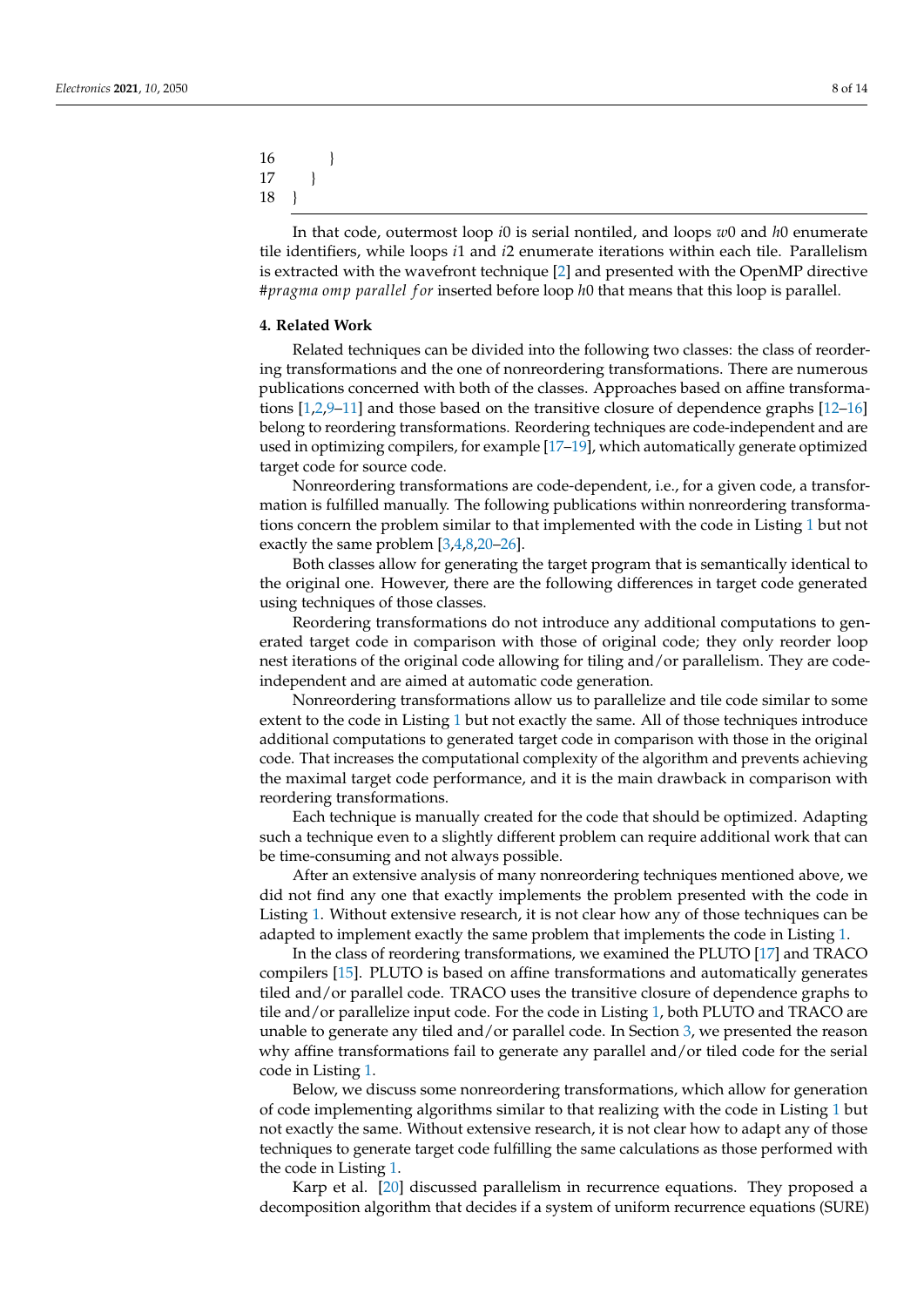is computable or not. If so, multidimensional schedules can be derived and applied to extract parallelism.

Papers [\[3](#page-12-3)[,4\]](#page-12-4) introduced a recursive doubling strategy to compute recurrence equations in parallel. Recursive doubling envisages the splitting of the computation of a function into two subfunctions whose evaluation can be performed simultaneously in two separate processors. Successive splitting of each of these subfunctions allows for the computation over more processors.

Maleki and Burtscher [\[21\]](#page-13-10) introduced two phase approach to compute recurrence equations. The first phase iteratively merges pairs of adjacent chunks by correcting the values in the second chunk of each pair. The second phase produces the resulting chunks in a pipelined mode to compute the final solution.

Sung et al. [\[22](#page-13-11)[,23\]](#page-13-12) proposed the idea to divide the input into blocks and decompose the computation over each block. Interblock parallelism is exploited to enhance code performance.

Nehab et al. [\[24\]](#page-13-13) also suggested splitting the input data into blocks that are processed in parallel by modern GPU architectures and overlapped the causal, anticausal, row, and column filter processing.

Marongiu and Palazzari [\[25\]](#page-13-14) addressed the parallelization of a class of iterative algorithms described as the system of affine recurrence equations (SARE). It introduces an affine timing function and an affine allocation function that perform a space-time transformation of the loop nest iteration space. It considers algorithms dealing with only uniform dependence vectors, while the approach presented in this paper deals with nonuniform vectors.

Ben-Asher and Haber [\[26\]](#page-13-8) defined recurrence equations called "simple indexed recurrences" (SIR). In this type of equation, for extending capabilities, ordinary recurrences are generalized to  $X[g(i)] = op_i(X[f(i)], X[g(i)])$ , where f and g are affine functions  $op_i(x, y)$ is a binary associative operator. In that paper, the authors proposed a parallel solution to the SIR problem. This case of recurrences is simpler than that considered in our paper and any tiled code is not considered.

Summing up, we may conclude that in the class of reordering transformations, there does not exist any technique allowing for parallelizing and/or tiling the code in Listing [1.](#page-1-0) In the class of nonordering transformations, to our best knowledge, no technique has been published to generate parallel tiled code implementing the problem addressed in this paper.

The main contribution of our paper is presenting a novel technique, which for the first time allows us to parallelize and tile the examined loop nest implementing computing general linear recurrence equations by means of reordering transformations. The novelty consists in adding an additional phase to classical reordering transformations: to source code, we first apply a reordering schedule that respects all data dependencies; then, we apply classical affine transformations to the serial code obtained in the first phase. This increases target code generation time but does not introduce any additional computations to the source code. Generated target code is still within the class of reordering transformations.

#### <span id="page-8-0"></span>**5. Results**

The primary reason for writing a parallel program is speed. We strive that the parallel program execution should be completed at a shorter time in comparison with that of the serial one. We need to know what is the benefit from tiling and parallelism. For this purpose, we need to compute the parallel program speedup.

The speedup of a parallel program over a corresponding sequential program is the ratio of the compute time for the sequential program to the time for the parallel program. The value of speedup shows how efficient is a parallel program.

Perfect linear speedup occurs when the value of speedup is the same as the number of threads used for running a parallel program. In practice, perfect linear speedup seldom occurs because of parallel program overhead and the fact that all computations of an original program cannot be parallelized.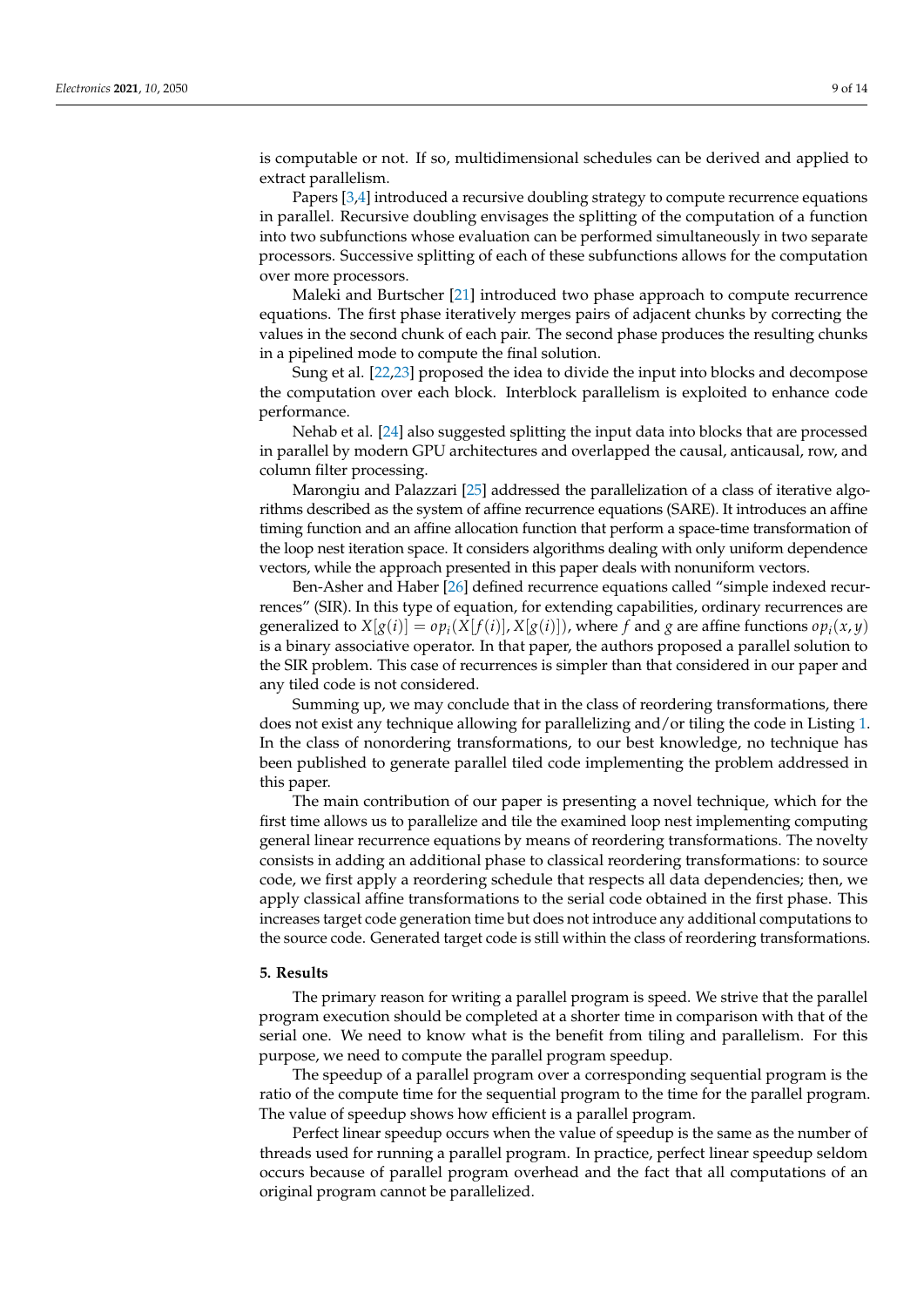According to Amdahl's law, the parallel code speedup, *S*, is limited to *S* <= 1/*s*, where *s* is the serial fraction of code, i.e., the fraction of code that cannot be parallelized. For example, if *s* = 0.2, the maximal speedup is 5 regardless of the number of threads used for running a parallel program.

To evaluate the performance of the parallel tiled code presented in Listing [4,](#page-6-0) we carried out experiments aimed at measuring the execution time of the original program and parallel one (for the different number of threads) and next calculated the speedup of the parallel program.

Below, we present the results of experiments carried out with the codes shown in Listing [1](#page-1-0) (serial code) and Listing [4](#page-6-0) (parallel code). As we mentioned in the previous section, we cannot find any related parallel code that fulfills exactly the same computations as those executed with the code in Listing [1.](#page-1-0) Thus, we limited our experiments to the codes mentioned above.

To carry out experiments, we used a processor Intel Xeon X5570, 2.93 GHz, 2 physical units,  $8$  ( $2 \times 4$ ) cores, 16 hyper-threads, and an  $8$  MB cache. Executable parallel tiled code was generated by means of the g++ compiler with the -O3 flag of optimization.

Experiments were carried out for ten different lengths of the problem defined with parameter *N* from 1000 to 5000 for the codes presented in Listing [1](#page-1-0) (serial code) and Listing [4](#page-6-0) (parallel code).

All of the source code to perform the experiments and the program to run the tested codes can be found at <https://github.com/piotrbla/livc> (accessed on 24 August 2021).

We carried our experiments to choose the optimal size of a tile. The size of a tile is optimal if (i) all data associated with that tile can be held in cache, (ii) those data occupy almost the entire capacity of cache, and (iii) tiled code execution time is minimal provided that the conditions (i) and (ii) above are satisfied.

For this purpose, we fulfilled three trials whose results are shown in Figure [1.](#page-9-0) The curve "trial1" represents how the time of tiled program execution depends on the block size along axis *h*0 when the block size along axis *w*0 is fixed equal to 16. After first trial 1, we chose the best size along the *h*0 axis equal to 32.

<span id="page-9-0"></span>

**Figure 1.** Time for different tile sizes. All phases.

The curve "trial2" demonstrates how the time of tiled program execution depends on the block size along axis *w*0 when the block size along axis *h*0 is equal to 32 (the result of trial 1). After trial 2, we chose the best size along axis *w*0 equal to 24.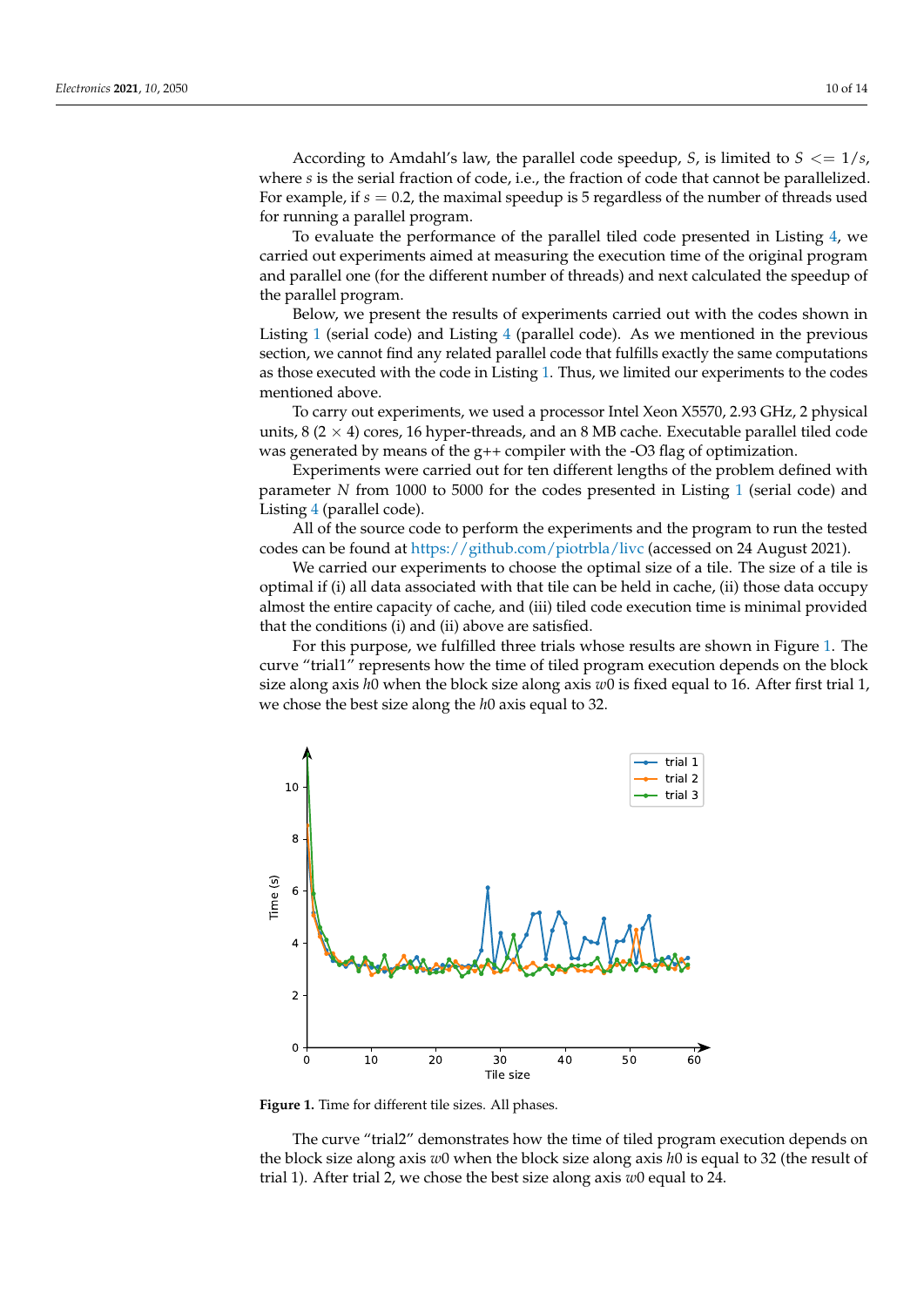The curve "trial3" shows how the time of tiled program execution depends on the block size along axis *h*0 when the block size along axis *w*0 is equal to 24 (the result of trial 2). After trial 3, we chose the best tile size along axis *h*0 equal to 54. Finaly, as the best size of a 2D tile in the parallel tiled code, we chose  $24 \times 54$ .

For the best tile size, Table [1](#page-10-0) presents execution times and speedup of the serial program in Listing [1](#page-1-0) and the parallel tiled one presented in Listing [4](#page-6-0) for 32 OpenMP threads used. Figure [2](#page-10-1) depicts the data presented in Table [1](#page-10-0) in a graphical way. As presented, the execution time of parallel tiled program grows practically in a linear manner exposing considerable speedup (the ratio of the serial program execution time to that of the corresponding parallel one) presented in Figure [3.](#page-11-0)

| N    | <b>Serial</b> | Parallel | Speedup |
|------|---------------|----------|---------|
| 1000 | 0.27          | 0.13     | 2.08    |
| 1500 | 0.75          | 0.21     | 3.57    |
| 2000 | 1.46          | 0.32     | 4.56    |
| 2500 | 2.38          | 0.49     | 4.86    |
| 3000 | 4.14          | 0.70     | 5.91    |
| 3500 | 6.22          | 0.89     | 6.99    |
| 4000 | 8.22          | 1.12     | 7.34    |
| 4500 | 10.6          | 1.33     | 7.97    |
| 5000 | 12.0          | 1.52     | 7.89    |

<span id="page-10-0"></span>**Table 1.** Time in seconds and speedup for Intel Xeon X5570 and 32 OpenMP threads.

<span id="page-10-1"></span>

**Figure 2.** Time for Intel Xeon X5570 and different problem sizes.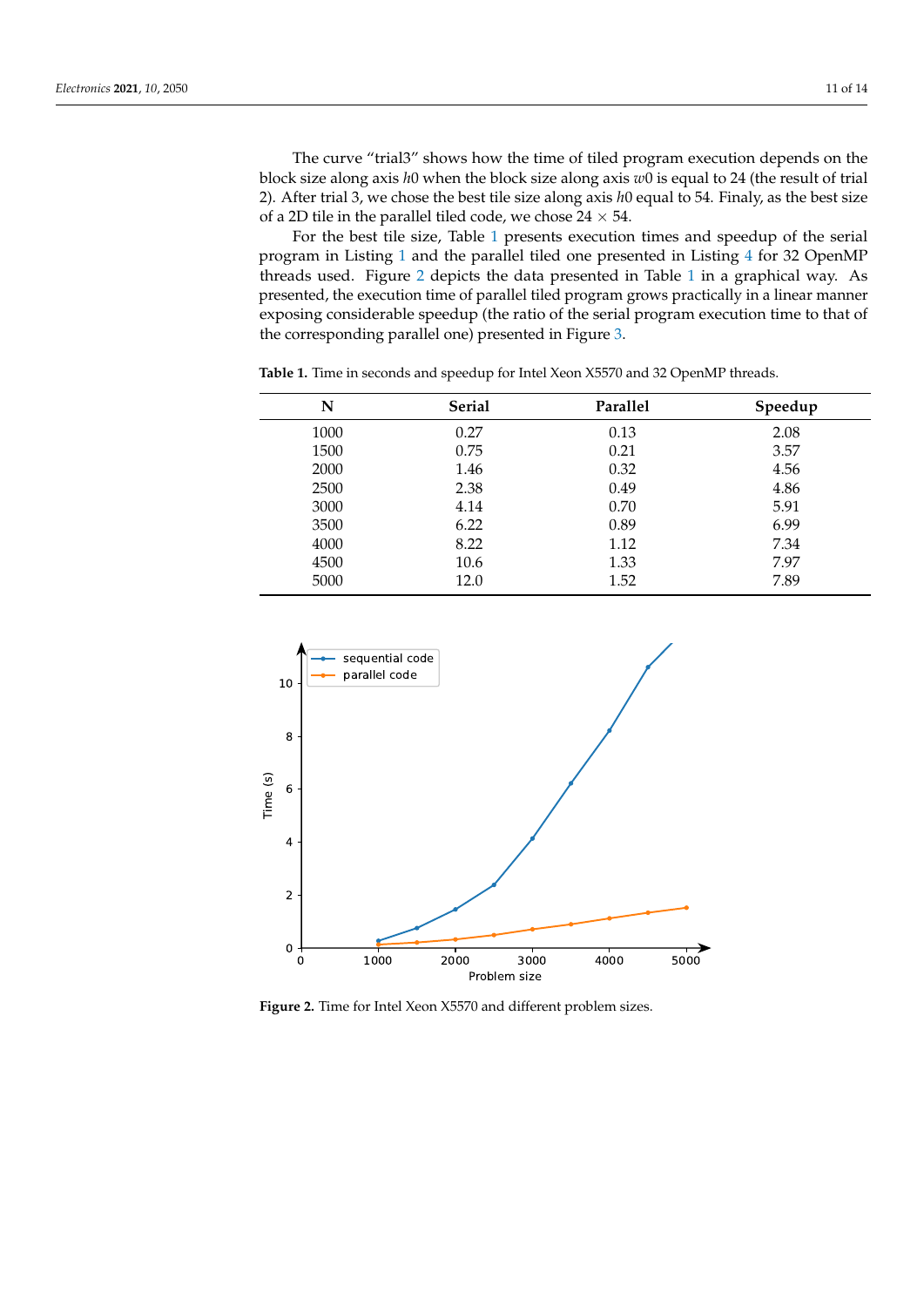<span id="page-11-0"></span>

**Figure 3.** Speedup for Intel Xeon X5570 v3 and 32 OpenMP threads.

Figure [4](#page-11-1) presents how parallel tiled code speedup depends on the thread number for the maximal problem size used for experiments, i.e., for  $N = 5000$ . The parallel tiled code speedup grows practically linear for the number of threads 1 to 12. Linear speedup for the number of threads  $\geq 12$  is prevented with the serial fraction of code (Amdahl's law) parallel loop initialization fulfilled with a single thread and serial input–output operations. Speedup is also limited with parallel program overhead—there is thread synchronization in the examined parallel code, after each wavefront, barrier synchronization is inserted because the following wavefront can be executed after completing the calculations of the previous wavefront.

<span id="page-11-1"></span>

**Figure 4.** Speedup for Intel Xeon X5570 for different threads number.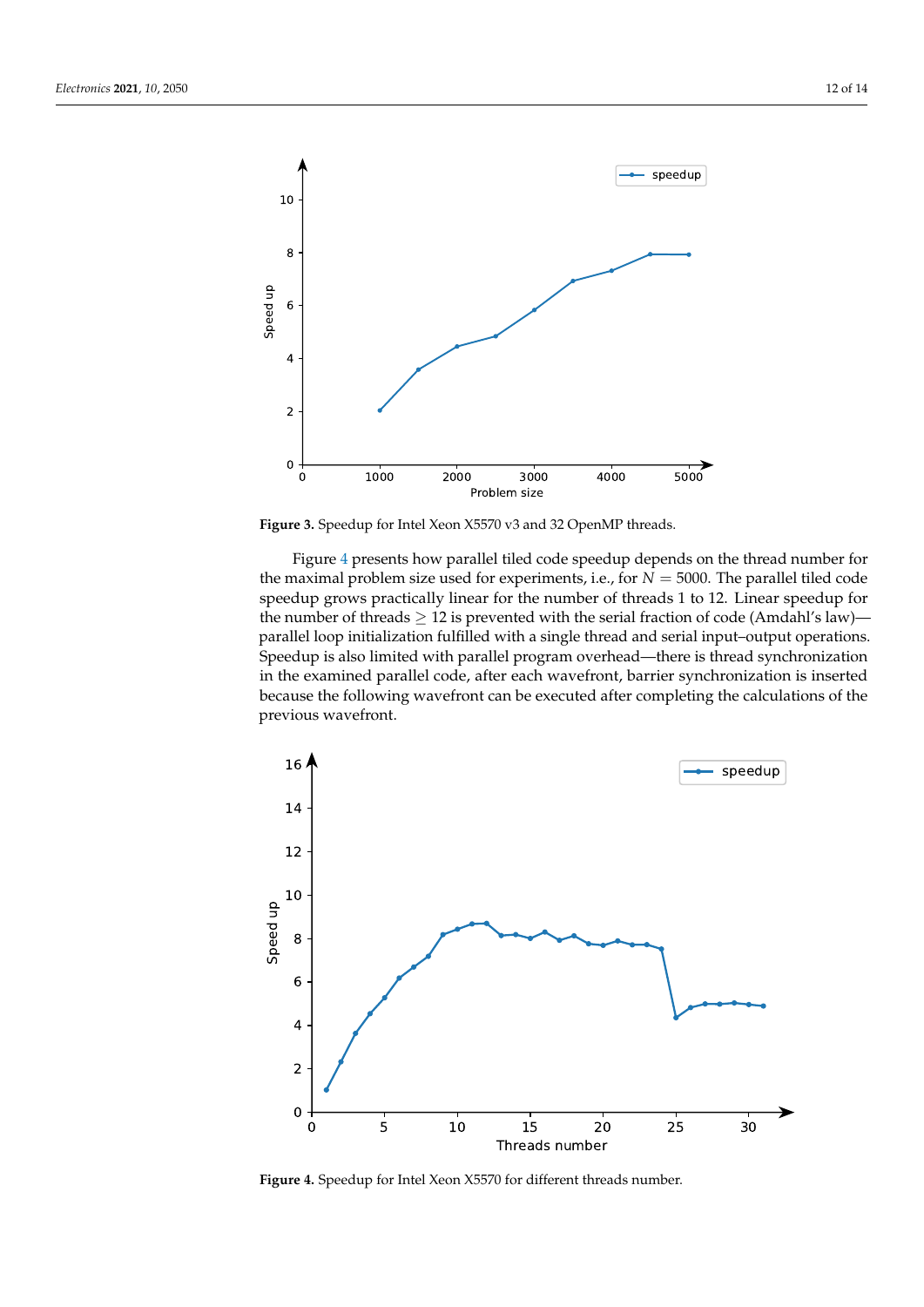We may conclude that the generated parallel tiled code implementing computingintensive general linear recurrence equations and presented in Listing [4](#page-6-0) can be successfully run on modern multicore machines with a large number of cores.

#### <span id="page-12-2"></span>**6. Conclusions**

We presented an approach to generate parallel tiled code for computing general linear recurrence equations (GLREs) presented in Listing [1.](#page-1-0) That code is computing-intensive and must be run on modern multicore computers to reduce execution time. We demonstrated how to transform that code to obtain the modified code shown in Listing [3,](#page-4-1) which exposes dependencies such that there exist two linear independent solutions to the time partition constraints formed on the basis of those dependencies. This allows us to apply the affine transformation framework and generate parallel 2D tiled code computing GLREs presented in Listing [4.](#page-6-0) The parallelism is achieved using the wavefront technique and presented with the code that conforms to the OpenMP standard. To our best knowledge, the target parallel tiled code generated by us and presented in Listing [4](#page-6-0) is the first to allow for enumerating 2D tiles and the first that does not require any additional computations in comparison with those of the original serial code. This code is derived by means of tiling the loop nest iteration space. Our experiments with the resulting parallel tiled code show that the code significantly outperforms the original GLREs computing serial code. The code performance improvement is achieved due to the parallelism and better locality of the target code.

**Author Contributions:** Conceptualization and methodology, W.B. and P.B.; software, P.B.; validation, W.B. and P.B.; data curation, P.B.; original draft preparation, W.B.; writing—review and editing, W.B. and P.B.; visualization, P.B. All authors have read and agreed to the published version of the manuscript.

**Funding:** This research received no external funding.

**Institutional Review Board Statement:** Not applicable.

**Informed Consent Statement:** Not applicable.

**Data Availability Statement:** Source code to reproduce all the results described in this paper can be found at: <https://github.com/piotrbla/livc> (accessed on 24 August 2021).

**Conflicts of Interest:** The authors declare no conflict of interest.

#### **Abbreviations**

The following abbreviations are used in this manuscript:

GLRE General Linear Recurrence Equations

TRACO Compiler based on the TRAnsitive ClOsure of dependence graphs

#### **References**

- <span id="page-12-0"></span>1. Lim, A.W.; Cheong, G.I.; Lam, M.S. An affine partitioning algorithm to maximize parallelism and minimize communication. In Proceedings of the 13th international conference on Supercomputing, Rhodes, Greece, 20–25 June 1999; pp. 228–237.
- <span id="page-12-1"></span>2. Bondhugula, U.; Hartono, A.; Ramanujam, J.; Sadayappan, P. A practical automatic polyhedral parallelizer and locality optimizer. In Proceedings of the 29th ACM SIGPLAN Conference on Programming Language Design and Implementation, Tucson, AZ, USA, 7–13 June 2008; pp. 101–113.
- <span id="page-12-3"></span>3. Stone, H.S. An efficient parallel algorithm for the solution of a tridiagonal linear system of equations. *J. ACM (JACM)* **1973**, *20*, 27–38. [\[CrossRef\]](http://doi.org/10.1145/321738.321741)
- <span id="page-12-4"></span>4. Kogge, P.M.; Stone, H.S. A parallel algorithm for the efficient solution of a general class of recurrence equations. *IEEE Trans. Comput.* **1973**, *100*, 786–793. [\[CrossRef\]](http://dx.doi.org/10.1109/TC.1973.5009159)
- <span id="page-12-5"></span>5. Verdoolaege, S.; Grosser, T. Polyhedral extraction tool. In Proceedings of the Second International Workshop on Polyhedral Compilation Techniques (IMPACT'12), Paris, France, 23 January 2012; pp. 1–16.
- <span id="page-12-6"></span>6. Verdoolaege, S. Counting affine calculator and applications. In Proceedings of the First International Workshop on Polyhedral Compilation Techniques (IMPACT'11), Chamonix, France, 3 April 2011
- <span id="page-12-7"></span>7. Verdoolaege, S. isl: An integer set library for the polyhedral model. In *International Congress on Mathematical Software*; Springer: Berlin/Heidelberg, Germany, 2010; pp. 299–302.